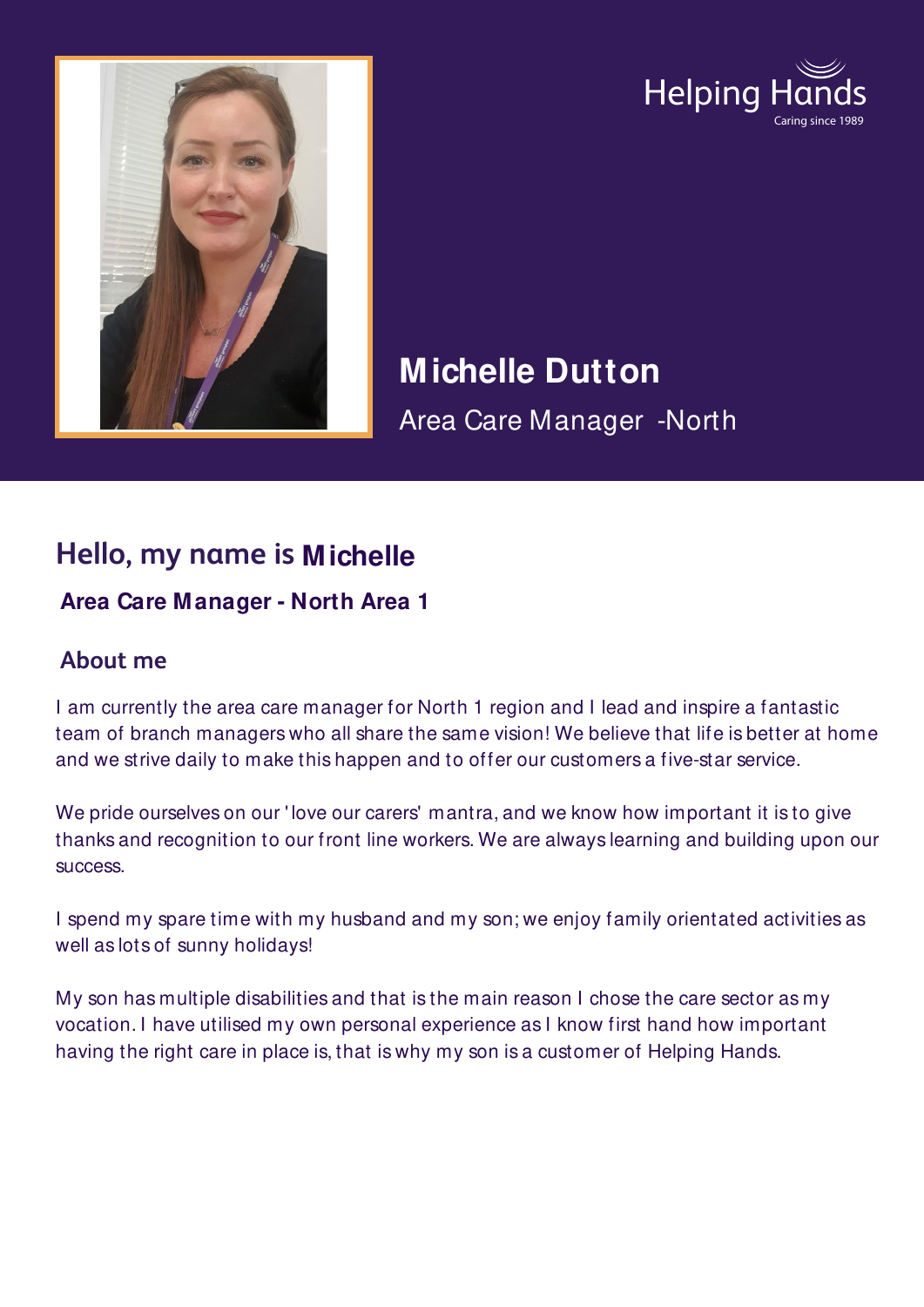#### **My experience and expertise**

I started my journey into the care sector over 10 years ago when I decided to complete a degree in Health and Social Care. My first role was a personal assistant for a young man with Duchenne muscular dystrophy. I then went on to work in various rewarding roles in a variety of different care settings such as learning disibility, dementia, mental health and one of my most rewarding roles was a senior health care assistant for Marie Curie as palliative and end-of-life care as this is something I am very passionate about. I progressed quickly in the industry and I gained supervisory and line management experience.

I